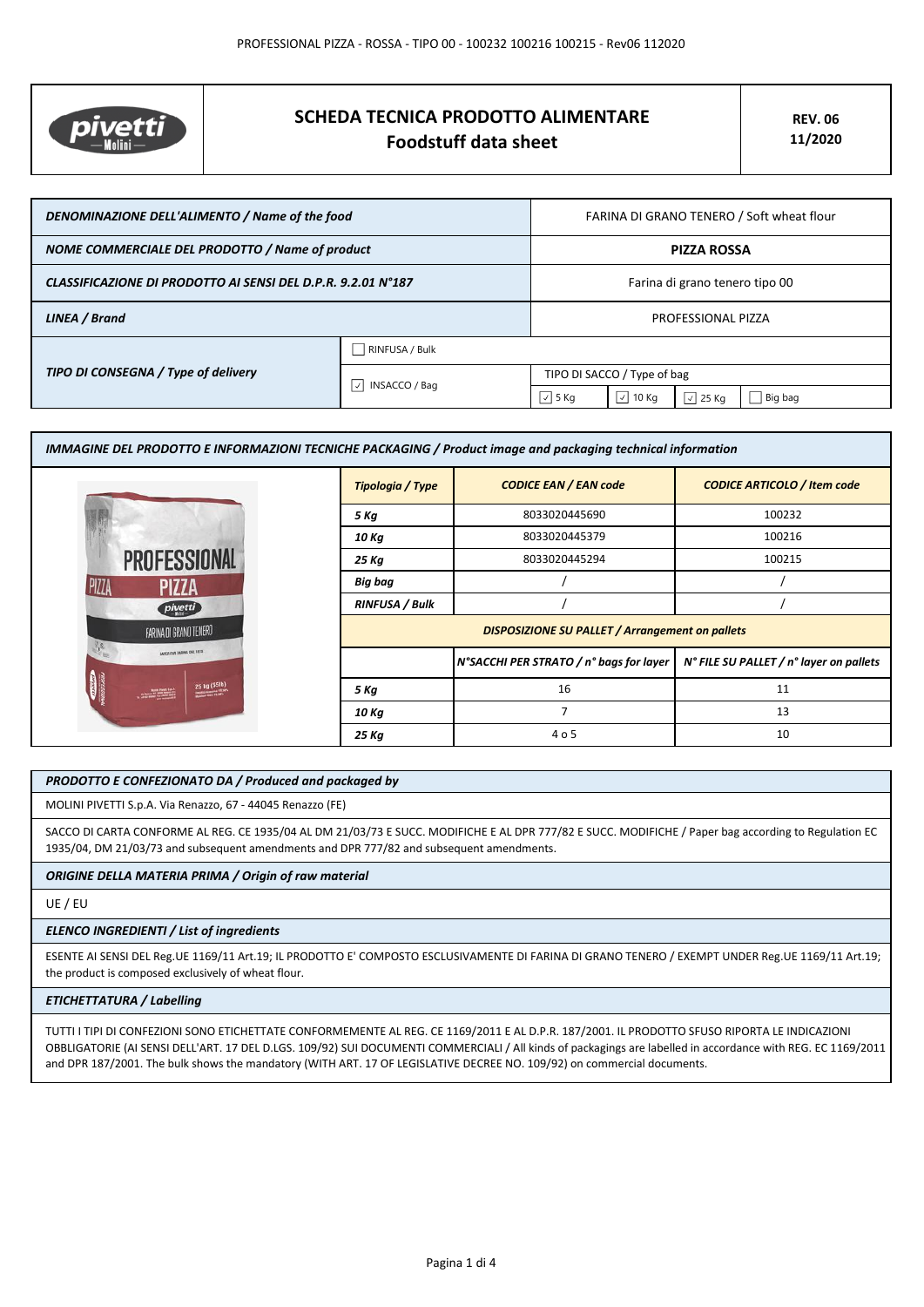| CARATTERISTICHE CHIMICO - FISICHE E REOLOGICHE / Chemical - physical and rheological characteristics                             |                                                           |                                                                                     |                                            |  |
|----------------------------------------------------------------------------------------------------------------------------------|-----------------------------------------------------------|-------------------------------------------------------------------------------------|--------------------------------------------|--|
| <b>PARAMETRI / Parameters</b>                                                                                                    | <b>UNITA' DI</b><br><b>MISURA</b> /<br>Unit of<br>measure | <b>VALORE MIN /</b><br><b>Minimum value</b>                                         | <b>VALORE MAX/</b><br><b>Maximum value</b> |  |
| UMIDITA' (Reg. CEE n° 1470/68) / Humidity                                                                                        | %                                                         |                                                                                     | 15,5                                       |  |
| PROTEINE (Metodo Kjeldhal N x 5,70) Protein (Kjeldhal method N x 5,70)                                                           | % s/s                                                     | 12,5                                                                                |                                            |  |
| MINERALI / Minerals                                                                                                              | % $s/s$                                                   |                                                                                     | 0,55                                       |  |
| INDICE DI CADUTA HAGBERG / Falling Number (Perten method)                                                                        | Sec                                                       | 280                                                                                 |                                            |  |
| <b>GLUTINE / Gluten</b>                                                                                                          | % s/s                                                     | 11,5                                                                                |                                            |  |
| ALVEOGRAMMA (METODO CHOPIN) / Alveograph (Chopin Method)                                                                         |                                                           |                                                                                     |                                            |  |
| W (103 erg)                                                                                                                      | Joule                                                     | 290<br>320                                                                          |                                            |  |
| P/L                                                                                                                              |                                                           | 0,50<br>0,70                                                                        |                                            |  |
| <b>FARINOGRAMMA (METODO BRABENDER) / Farinograph (Brabender Method)</b>                                                          |                                                           |                                                                                     |                                            |  |
| ASSORBIMENTO ACQUA / Absorption water                                                                                            | %                                                         | 55                                                                                  |                                            |  |
| TEMPO DI ASSORBIMENTO / Water absorption time                                                                                    | Min                                                       | 1,5                                                                                 |                                            |  |
| STABILITA' / Stability                                                                                                           | Min                                                       | 8                                                                                   |                                            |  |
| PROPRIETA' ORGANOLETTICHE / Organoleptic properties                                                                              |                                                           |                                                                                     |                                            |  |
| COLORE / Colour                                                                                                                  |                                                           | BIANCO TIPICO / Typical white                                                       |                                            |  |
| ODORE / Aroma & Flavor                                                                                                           |                                                           | GRADEVOLE E NATURALE / Pleasant and natural                                         |                                            |  |
| ASPETTO / Appearance                                                                                                             |                                                           | POLVERE SOFFICE / Fluffy powder                                                     |                                            |  |
| PERCEZIONE AL TATTO / Perception to the touch                                                                                    |                                                           | SCORREVOLE, OMOGENEA E PRIVA DI GRUMI / Sliding,<br>homogenous, lump-free           |                                            |  |
| <b>CONTAMINANTI / Contaminants</b>                                                                                               |                                                           |                                                                                     |                                            |  |
| <b>PARAMETRI / Parameters</b>                                                                                                    | <b>UNITA' DI</b><br><b>MISURA</b> /<br>Unit of<br>measure | <b>VALORE MASSIMO CONSENTITO PER LEGGE /</b><br><b>Maximum value allowed by law</b> |                                            |  |
| CHIMICO - FISICI / Chemical - physical                                                                                           |                                                           |                                                                                     |                                            |  |
| RESIDUI PESTICIDI (ORGANOFOSFORATI, CLORURATI, PIRETROIDI) / Residual pesticides<br>(organophosphates, chlorinated, Pyrethroids) | $\mu$ g / Kg                                              | ENTRO I LIMITI DI LEGGE / legal limits                                              |                                            |  |
| AFLATOSSINE B1 / Aflatoxin B1                                                                                                    | $\mu$ g / Kg                                              | < 2,0                                                                               |                                            |  |
| AFLATOSSINE (B1, B2, G1, G2) / Aflatoxin B1-B2-G1-G2                                                                             | µg / Kg                                                   | < 4,0                                                                               |                                            |  |
| OCRATOSSINA A / Ochratoxin A                                                                                                     | µg / Kg                                                   | < 3,0                                                                               |                                            |  |
| ZEARALENONE / Zearalenone                                                                                                        | µg / Kg                                                   | < 75                                                                                |                                            |  |
| DEOSSIVALENOLO (DON) / Vomitoxin (DON)                                                                                           | µg / Kg                                                   | $< 750$                                                                             |                                            |  |
| <b>PIOMBO</b>                                                                                                                    | mg / Kg                                                   | < 0,20                                                                              |                                            |  |
| CADMIO                                                                                                                           | mg / Kg                                                   | < 0,10                                                                              |                                            |  |
| MICROBIOLOGICI / Microbiological                                                                                                 |                                                           |                                                                                     |                                            |  |
| CONTA BATTERICA TOTALE (CBT) / Total Plate Count                                                                                 | U.F.C. / g                                                |                                                                                     | < 100000                                   |  |
| COLIFORMI TOTALI / Total coliforms                                                                                               | U.F.C. / g                                                | < 500                                                                               |                                            |  |
| LIEVITI / Yeasts                                                                                                                 | U.F.C. $/g$                                               | < 1500                                                                              |                                            |  |
| MUFFE/Molds                                                                                                                      | U.F.C. $/g$                                               | < 1500                                                                              |                                            |  |
| ESCHERICHIA COLI / Escherichia coli                                                                                              | U.F.C. $/g$                                               | < 10                                                                                |                                            |  |
| SALMONELLA / Salmonella                                                                                                          | U.F.C. $/g$                                               | ASSENTE / Absent                                                                    |                                            |  |
| FRAMMENTI DI INSETTO (METODO AOAC) / Filth Test                                                                                  |                                                           |                                                                                     |                                            |  |
| FRAMMENTI DI INSETTO / Fragments of insect                                                                                       | $n^{\circ}$ / 50 g                                        | < 50                                                                                |                                            |  |
| PELI DI RODITORE / Rodent hairs                                                                                                  | $n^{\circ}$ / 50 g                                        | ASSENTE / Absent                                                                    |                                            |  |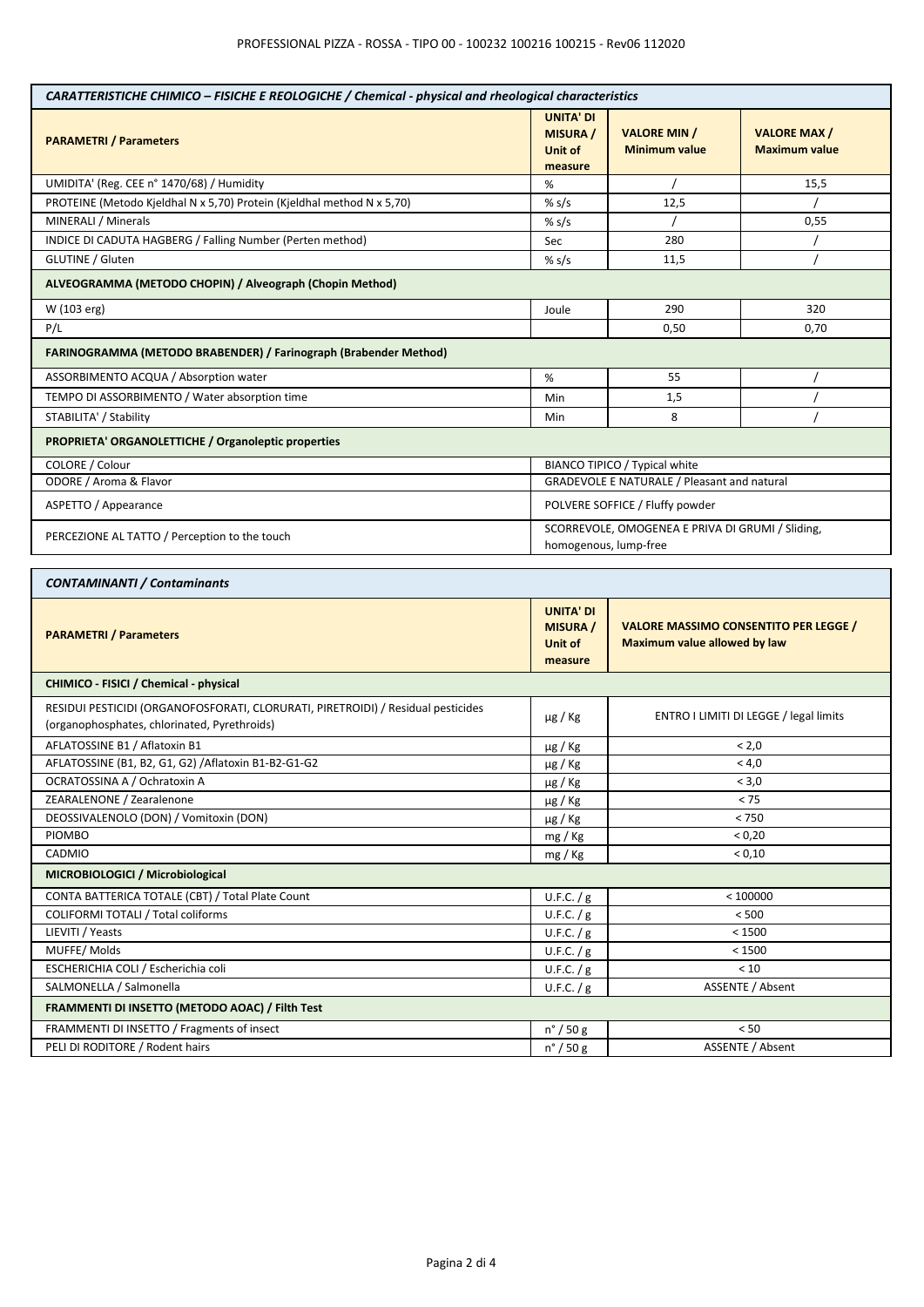| VALORI NUTRIZIONALI MEDI PER 100 g DI PRODOTTO / Mean Nutritional value for 100 g product |                                                     |                                  |  |
|-------------------------------------------------------------------------------------------|-----------------------------------------------------|----------------------------------|--|
| <b>PARAMETRI / Parameters</b>                                                             | <b>UNITA' DI MISURA /</b><br><b>Unit of measure</b> | <b>VALORE MEDIO / Mean value</b> |  |
| <b>ENERGIA</b> / Energy                                                                   | kJ - Kcal                                           | 1465<br>345                      |  |
| GRASSI / Fat                                                                              | g                                                   | 1,0                              |  |
| DI CUI ACIDI GRASSI SATURI / Of which saturates                                           | g                                                   | 0,1                              |  |
| CARBOIDRATI / Carbohydrates                                                               | g                                                   | 70                               |  |
| DI CUI ZUCCHERI / Of which sugars                                                         | g                                                   | 1,3                              |  |
| FIBRE / Fibre                                                                             | g                                                   | 1,6                              |  |
| PROTEINE / Protein                                                                        | g                                                   | 12,5                             |  |
| SALE / Salt                                                                               | g                                                   | $\Omega$                         |  |

| SOSTANZE O PRODOTTI CHE PROVOCANO ALLERGIE O INTOLLERANZE / Substances or products causing allergies or intolerances                                                                                                                                                                                                                                                                                                                                                                                                                                                                                                                                                                                                               |                                                                |                                                                                                                                                               |  |
|------------------------------------------------------------------------------------------------------------------------------------------------------------------------------------------------------------------------------------------------------------------------------------------------------------------------------------------------------------------------------------------------------------------------------------------------------------------------------------------------------------------------------------------------------------------------------------------------------------------------------------------------------------------------------------------------------------------------------------|----------------------------------------------------------------|---------------------------------------------------------------------------------------------------------------------------------------------------------------|--|
| SOSTANZE O PRODOTTI CHE PROVOCANO ALLERGIE O INTOLLERANZE - Reg. UE 1169/11 Art.<br>21 e Allegato II / Substances or products causing allergies or intolerances - Reg. UE 1169/11<br>Art. 21 e Annex II                                                                                                                                                                                                                                                                                                                                                                                                                                                                                                                            | <b>PRESENTE NEL</b><br><b>PRODOTTO / Inside the</b><br>product | <b>PRESENZA EVENTUALE E NON</b><br><b>INTENZIONALE (CONTAMINAZIONE</b><br><b>CROCIATA) / Possible and</b><br>unintentional presence (cross-<br>contamination) |  |
| Cereali contenenti glutine: grano (farro e grano khorasan), segale, orzo, avena o i loro ceppi ibridati e prodotti derivati /<br>Cereal containing gluten, namely: wheat (such as spelt and khorasan wheat), rye, barely, oats or their hybridised strains,<br>and products thereof                                                                                                                                                                                                                                                                                                                                                                                                                                                | SI (grano) / yes (wheat)                                       | NO / no                                                                                                                                                       |  |
| Crostacei e prodotti a base di crostacei / Crustaceans and products thereof                                                                                                                                                                                                                                                                                                                                                                                                                                                                                                                                                                                                                                                        | NO / no                                                        | NO / no                                                                                                                                                       |  |
| Uova e prodotti a base di uova / Eggs and products thereof                                                                                                                                                                                                                                                                                                                                                                                                                                                                                                                                                                                                                                                                         | NO/no                                                          | NO / no                                                                                                                                                       |  |
| Pesce e prodotti a base di pesce / Fish and products thereof                                                                                                                                                                                                                                                                                                                                                                                                                                                                                                                                                                                                                                                                       | NO / no                                                        | NO / no                                                                                                                                                       |  |
| Arachidi e prodotti a base di arachidi / Peanuts and products thereof                                                                                                                                                                                                                                                                                                                                                                                                                                                                                                                                                                                                                                                              | NO / no                                                        | NO / no                                                                                                                                                       |  |
| Soia e prodotti a base di soia / Soybeans and products thereof                                                                                                                                                                                                                                                                                                                                                                                                                                                                                                                                                                                                                                                                     | NO/no                                                          | SI (soia) / yes (soy)                                                                                                                                         |  |
| Latte e prodotti a base di latte (incluso il lattosio) / Milk and products thereof                                                                                                                                                                                                                                                                                                                                                                                                                                                                                                                                                                                                                                                 | NO / no                                                        | NO / no                                                                                                                                                       |  |
| Frutta a guscio, vale a dire: mandorle (Amygdalus communis L.), nocciole (Corylus avellana), noci (Juglans regia), noci di<br>acagiù (Anacardium occidentale), noci di pecan [Carya illinoinensis (Wangenh.) K. Koch], noci del Brasile (Bertholletia<br>excelsa), pistacchi (Pistacia vera), noci macadamia o noci del Queensland (Macadamia ternifolia), e i loro prodotti / Nuts,<br>namely: almonds (Amygdalus communis L.), hazelnuts (Corylus avellana), walnuts (Juglans regia), cashews (Anacardium<br>occidentale), pecan nuts (Carya illinoinensis (Wangenh.) K. Koch), Brazil nuts (Bertholletia excelsa), pistachio nuts<br>(Pistacia vera), macadamia or Queensland nuts (Macadamia ternifolia), and products thereof | NO / no                                                        | NO / no                                                                                                                                                       |  |
| Sedano e prodotti a base di sedano / Celery and products thereof                                                                                                                                                                                                                                                                                                                                                                                                                                                                                                                                                                                                                                                                   | NO / no                                                        | NO / no                                                                                                                                                       |  |
| Senape e prodotti a base di senape / Mustard and products thereof                                                                                                                                                                                                                                                                                                                                                                                                                                                                                                                                                                                                                                                                  | NO / no                                                        | NO / no                                                                                                                                                       |  |
| Semi di sesamo e prodotti a base di semi di sesamo / Sesame Seeds and products thereof                                                                                                                                                                                                                                                                                                                                                                                                                                                                                                                                                                                                                                             | NO/no                                                          | NO / no                                                                                                                                                       |  |
| Frutta a guscio: mandorle, nocciole, noci comuni ecc e prodotti derivati / Tree Nuts                                                                                                                                                                                                                                                                                                                                                                                                                                                                                                                                                                                                                                               | NO/no                                                          | NO / no                                                                                                                                                       |  |
| Anidride solforosa e solfiti in concentrazioni superiori a 10 mg/Kg o 10 mg/litro in termini di SO2 / Sulphur dioxide and<br>sulphites at concentrations of more than 10 mg/Kg or 10 mg/litre in terms of the total SO2                                                                                                                                                                                                                                                                                                                                                                                                                                                                                                            | NO / no                                                        | NO / no                                                                                                                                                       |  |
| Lupini e prodotti a base di lupini / Lupin and products thereof                                                                                                                                                                                                                                                                                                                                                                                                                                                                                                                                                                                                                                                                    | NO / no                                                        | NO / no                                                                                                                                                       |  |
| Molluschi e prodotti a base di molluschi / Molluscs and products thereof                                                                                                                                                                                                                                                                                                                                                                                                                                                                                                                                                                                                                                                           | NO / no                                                        | NO / no                                                                                                                                                       |  |

| <b>DURATA DEL PRODOTTO / Shelf Life</b>                                                                                                              |                                                                                |  |
|------------------------------------------------------------------------------------------------------------------------------------------------------|--------------------------------------------------------------------------------|--|
| <b>PRODOTTO / Product</b>                                                                                                                            |                                                                                |  |
| IN SACCO DA 25 Kg / For bag of 25 Kg                                                                                                                 | 270 GIORNI DALLA DATA DI CONFEZIONAMENTO / 270 days from the date of packaging |  |
| IN SACCO DA 1 E 5 Kg / For bag of 1 and 5 Kg                                                                                                         | 365 GIORNI DALLA DATA DI CONFEZIONAMENTO / 365 days from the date of packaging |  |
| <b>RINFUSA / Bulk</b>                                                                                                                                | 180 GIORNI DALLA DATA DI MACINAZIONE / 180 days from the date of milling       |  |
| <b>MODALITA' DI CONSERVAZIONE / Storage conditions</b>                                                                                               |                                                                                |  |
| DA CONSERVARE IN LUOGO FRESCO ED ASCIUTTO (temp. 18-25 C° umidità ≤ 60%) /<br>Store in a cool and dry place (temp. $18-25$ C° humidity $\leq 60\%$ ) |                                                                                |  |